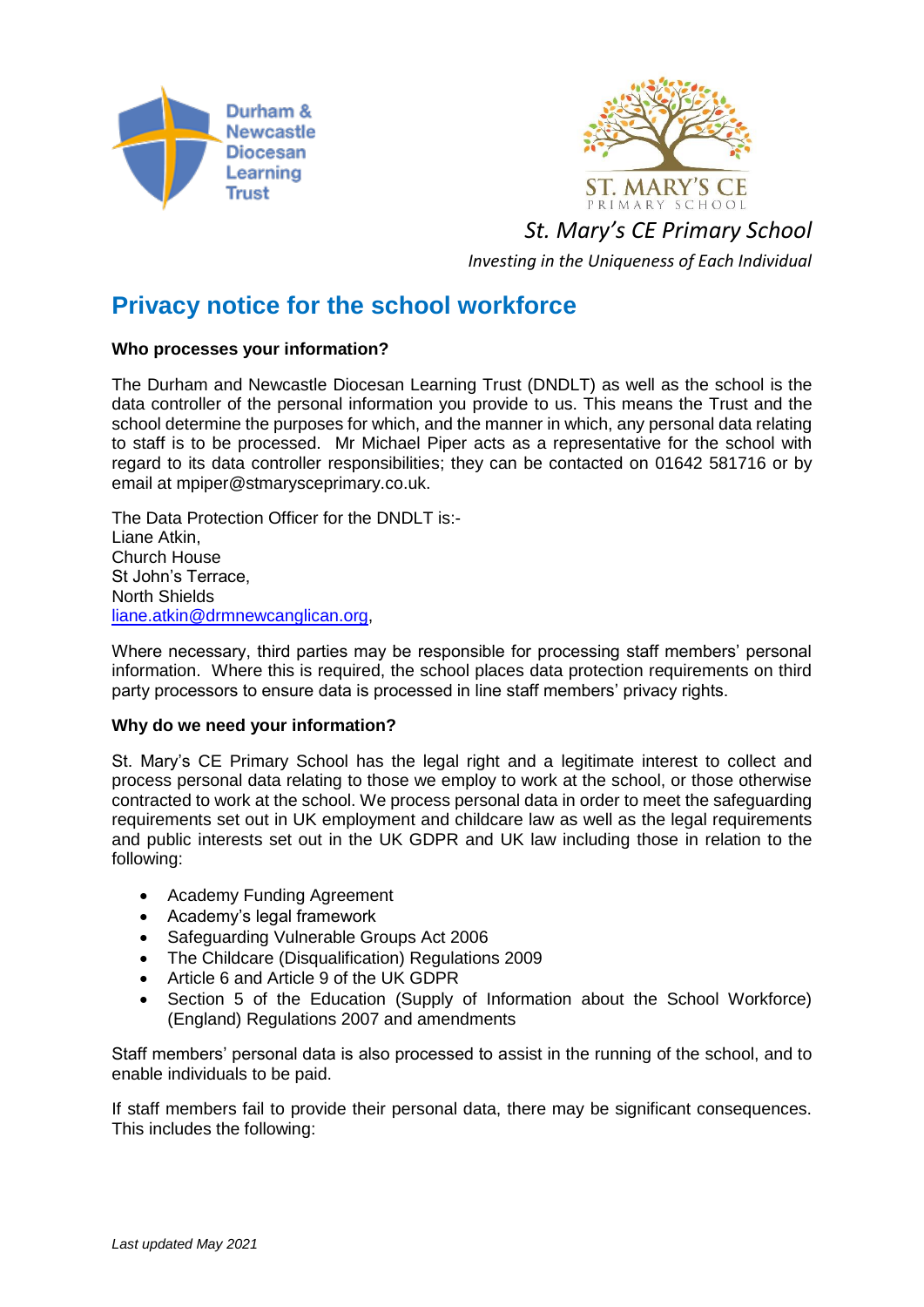Employment checks:

- Failure to provide the school with ample proof of a right to work in the UK will prevent employment at the school.
- Employees found to be working illegally could face prosecution by law enforcement officers.

Salary requirements:

• Failure to provide accurate tax codes and/or national insurance numbers could lead to issues of delayed payments or an employee paying too much tax.

Legal Obligations

• We may be unable to ensure your health and safety

## **For which purposes are your personal data processed?**

In accordance with the above, staff members' personal data is used for the following reasons:

- Contractual requirements and administration
- Employment checks, e.g. right to work in the UK
- To enable individuals to be paid
- Deducting tax and National Insurance from employees
- Providing contractual benefits
- Liaising with trustees or managers of pension providers
- Accountancy and audit purposes
- Conducting performance reviews, managing performance and setting performance requirements
- Making decisions about pay
- Assessing qualifications for a job or task including promotion decisions
- Gathering evidence for possible grievance or disciplinary hearings
- Making arrangements for continuance or termination of working relationships
- Education, training and development requirements
- Dealing with legal disputes involving you, other employees, workers and contractors including accidents at work
- Ascertaining your fitness to work
- Managing sickness absence
- Complying with health and safety obligations
- Prevention of fraud
- Monitoring use of our information and communication systems to ensure compliance with E-safety policies
- Ensuring network and information security, including prevention of unauthorised access to our computer and electronic communications systems and preventing malicious software distribution
- Equal opportunities monitoring

Some of the above grounds of processing will overlap and there may be several grounds which justify use of your personal information.

#### **Which data is collected?**

The personal data the school will collect from the school workforce includes the following:

- Names
- National insurance numbers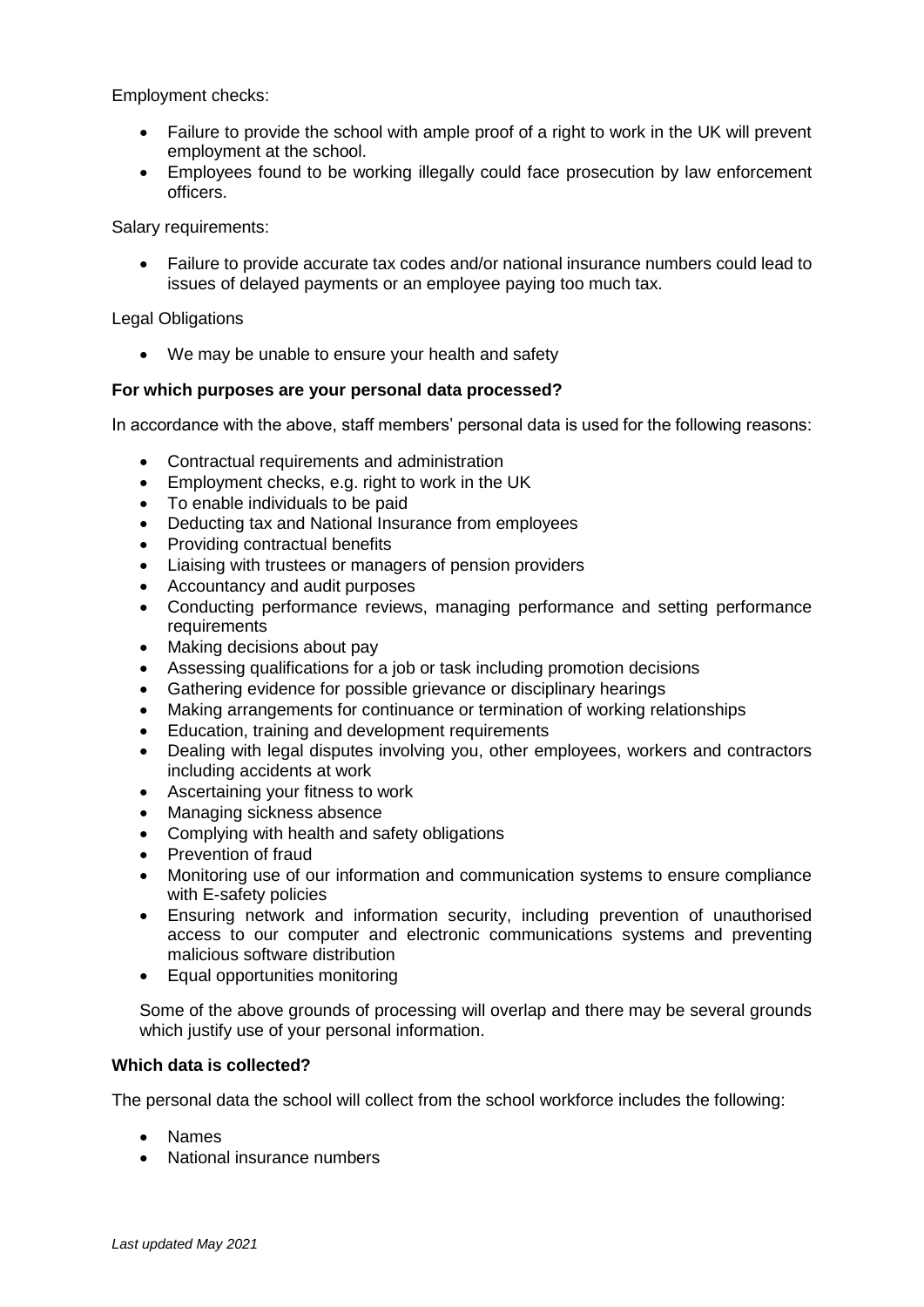- Characteristics such as ethnic group, gender, race, religious beliefs, sexual orientation, marital status and dependents
- Employment contracts
- Bank account details, payroll records and tax status information
- Salary, annual leave and pension and benefits information
- Start date and dates of continuous employment
- Leaving date and reason for leaving
- Qualifications
- Absence information
- Emergency contact details and next of kin
- Location of employment
- Recruitment information (including copies of right to work documents, references and other information contained in a CV or covering letter or as part of the application process
- Employment records (including job titles, work history, working hours, holidays, training records and professional membership)
- Compensation history
- Performance information
- Disciplinary and Grievance information
- CCTV footage and information obtained through any electronic means such as swipe card records
- Information about your use of our information and communications systems
- **Photographs**
- Results of HMRC employment status and where relevant details of your interest in and connection with the intermediary which your services have been supplied
- Details of Trade Union membership
- Health information including any medical condition, health and sickness records including details of any absences (other than holidays) from work including time on statutory parental leave and sick leave and health information needed for pensions and permanent health insurance purposes
- DBS check information including information relating to criminal convictions and offences

The collection of personal information will benefit both the Department for Education and Local Authority by:

- Improving the management of workforce data across the sector.
- Enabling the development of a comprehensive picture of the workforce and how it is deployed.
- Informing the development of recruitment and retention policies.
- Allowing better financial modelling and planning.
- Enabling ethnicity and disability monitoring.
- Supporting the work of the school teachers' review body.

## **How will your personal data be collected and will your personal data be sought from third parties?**

We will collect personal information about employees, workers and contractors through the application and recruitment process either directly from candidates or sometimes from a supply agency or background check provider. We will collect additional personal information in the course of job related activities throughout the period of you working for us.

We may sometimes collect additional information from third parties including former employers or where the law requires the school to do so, e.g. medical records from a GP. We may also collect personal information from the trustees or managers of pension arrangements.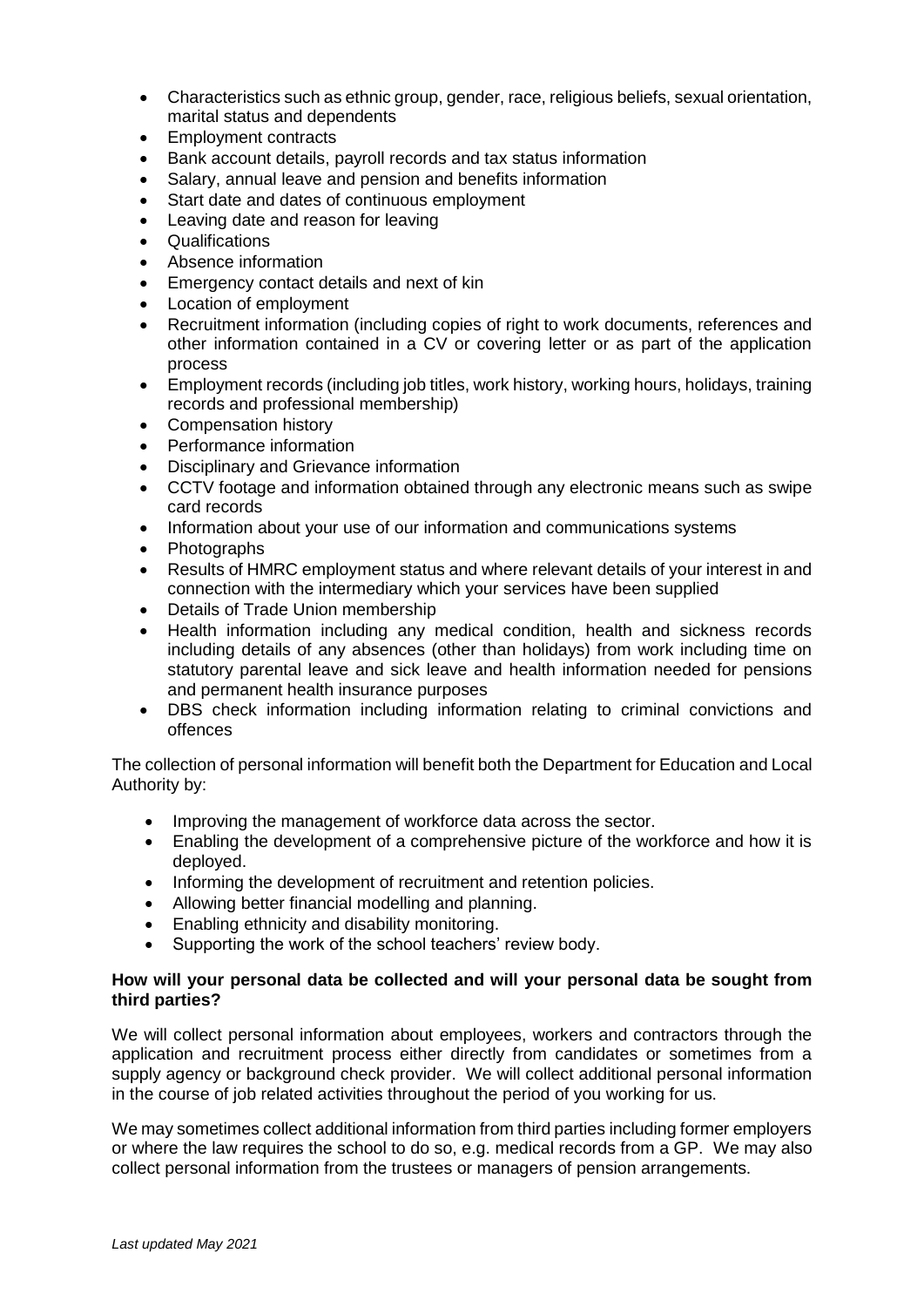## **How is your information shared?**

St. Mary's CE Primary School will not share your personal information with any third parties without your consent, unless the law and our policies allow us to do so or where we have another legitimate interest in doing so.

We routinely share your personal information with

- Local Authority
- The Department for Education
- The Durham and Newcastle Diocesan Learning Trust
- Payroll providers
- Pension providers
- Ofsted
- Statutory Inspectors of Anglican and Methodist Schools
- Partner secondary schools
- The Special Educational Needs Team
- IT provider
- School Information Management System (Scholar Pack)
- Educational visits/residential partners

#### **Data Collection Requirements by DfE**

The DfE collects and processes personal data relating to those employed by schools (including Multi Academy Trusts) and local authorities that work in state funded schools (including all maintained schools, all academies and free schools and all special schools including Pupil Referral Units and Alternative Provision). All state funded schools are required to make a census submission because it is a statutory return under sections 113 and 114 of the Education Act 2005

To find out more about the data collection requirements placed on us by the Department for Education including the data that we share with them, go to [https://www.gov.uk/education/data-collection-and-censuses-for-schools.](https://www.gov.uk/education/data-collection-and-censuses-for-schools)

The department may share information about school employees with third parties who promote the education or well-being of children or the effective deployment of school staff in England by:

- conducting research or analysis
- producing statistics
- providing information, advice or guidance

The department has robust processes in place to ensure that the confidentiality of personal data is maintained and there are stringent controls in place regarding access to it and its use. Decisions on whether DfE releases personal data to third parties are subject to a strict approval process and based on a detailed assessment of:

- who is requesting the data
- the purpose for which it is required
- the level and sensitivity of data requested; and
- the arrangements in place to securely store and handle the data

To be granted access to school workforce information, organisations must comply with its strict terms and conditions covering the confidentiality and handling of the data, security arrangements and retention and use of the data.

For more information about the department's data sharing process, please visit: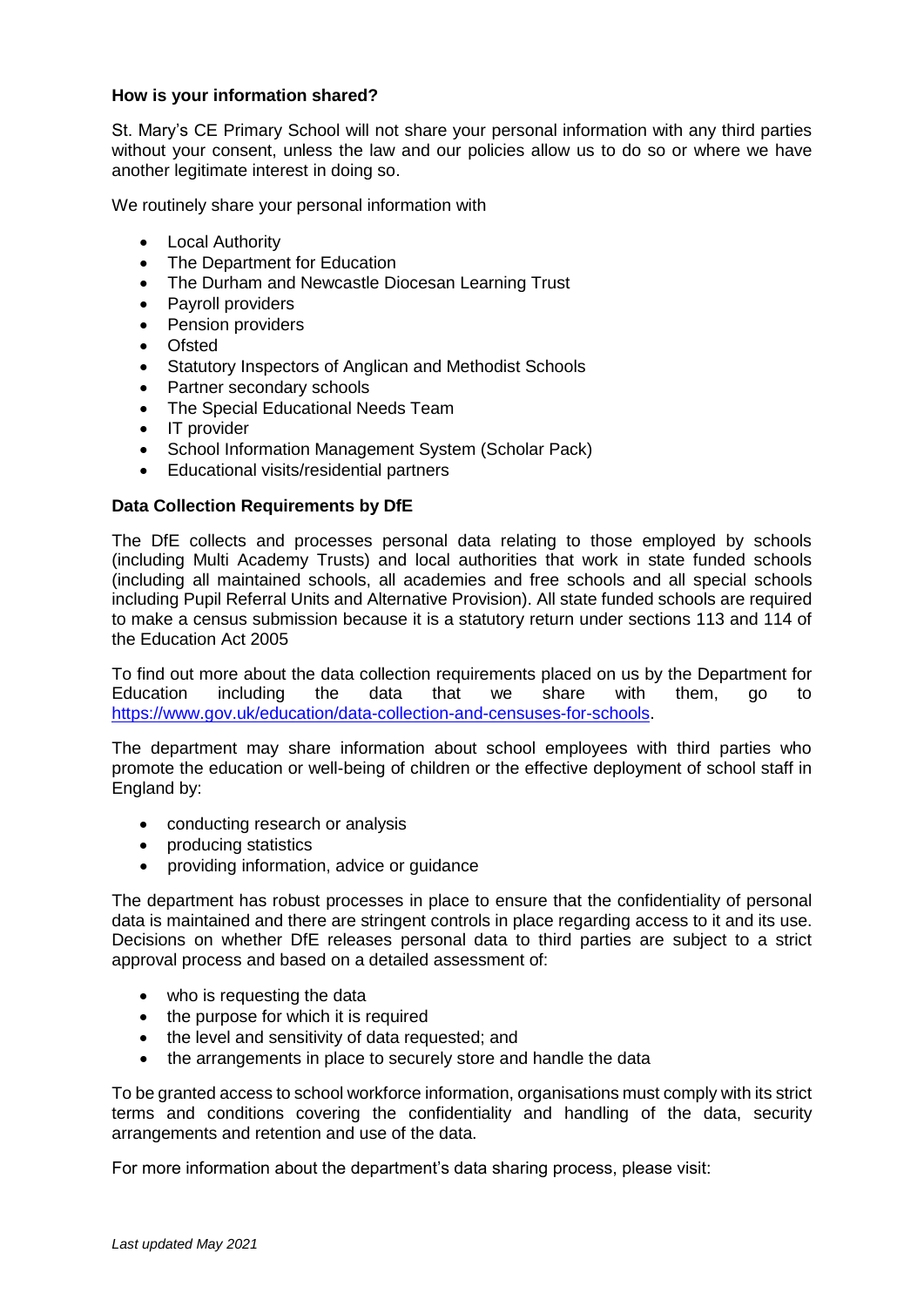#### <https://www.gov.uk/data-protection-how-we-collect-and-share-research-data>

To contact the department:<https://www.gov.uk/contact-dfe>

## **How long is your data retained for?**

Staff members' personal data is retained in line with the School's retention of records policy

Data will only be retained for as long as is necessary to fulfil the purposes for which it was processed, and will not be retained indefinitely.

If you require further information regarding retention of data, and the periods for which your personal data is held please contact the Head Teacher in the first instance.

#### **What are your rights?**

As the data subject, you have specific rights to the processing of your data.

You have a legal right to:

- Request access to the personal data that the school holds.
- Request that your personal data is amended.
- Request that your personal data is erased.
- Request that the processing of your data is restricted.

Where the processing of your data is based on your explicit consent, you have the right to withdraw this consent at any time. This will not affect any personal data that has been processed prior to withdrawing consent.

Staff members also have the right to lodge a complaint with the Information Commissioner's Office (ICO) in relation to how the school processes their personal data.

#### **How can you find out more information?**

If you require further information about how we and/or the DfE store and use your personal data, please visit our website, the Gov.UK [website,](https://www.gov.uk/guidance/data-protection-how-we-collect-and-share-research-data) or visit the DNDLT website at [www.durhamdmat.co.uk](http://www.durhamdmat.co.uk/) to download the UK GDPR Data Protection Policy.